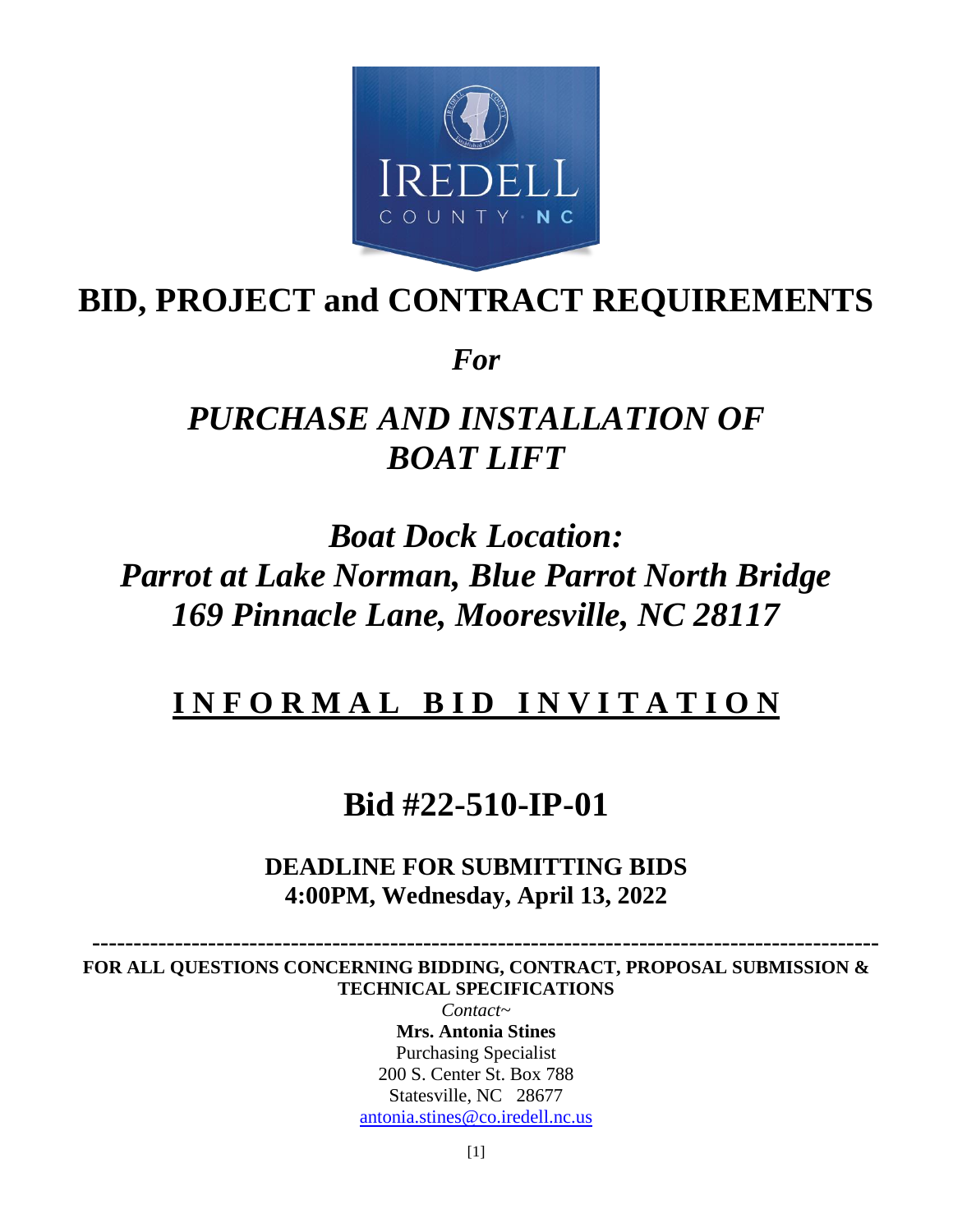## **CONTENTS**

## **A. INTRODUCTION**

## **B. GENERAL BID & DOCUMENT REQUIREMENTS**

## **C. GENERAL CONTRACT TERMS AND CONDITIONS**

## **D. MINIMUM INSURANCE REQUIREMENTS**

## **E. GENERAL AND TECHNICAL SPECIFICATIONS, SCOPE OF WORK, ETC.**

## **F. BID SHEET AND CONTRACT TERMS ACCEPTANCE PAGE**

## **A. INTRODUCTION**

Iredell County is requesting informal bids for all labor and materials for a professional installation of new boat lift for Iredell County Sheriff Office – Boat Dock Location: 169 Pinnacle Lane, Mooresville, NC 28117, as is generally outlined within the project specifications contained in this document.

Iredell County intends to award to the lowest responsive, responsible bidder that provides the bid most advantageous to the County, taking into consideration quality, performance and timing for delivery. Iredell County reserves the right to accept or reject any or all bids and to award in the best interest of the County.

Informal written bids, subject to the conditions made a part hereof, will be received at this office through and until 4:00 PM, Wednesday, April 13, 2022 for furnishing and delivering the commodity as described herein. Bids may be submitted by mail or other delivery method including electronic submissions.

#### **This is an informal bid process**. Bids should be submitted on the form included within the package clearly marked: **Boat Lift for Sheriff Office: Bid #22-510-IP-01 - According to NC General Statute, Informal Bids are not made public knowledge until after award.**

All questions regarding the various aspects of the project must be made in writing to:

Mrs. Antonia Stines [antonia.stines@co.iredell.nc.us](mailto:antonia.stines@co.iredell.nc.us) Purchasing Specialist

After project award, the lead agency for project management and oversight will be the Sheriff Office:

Jarid Church 704-902-0328

#### **SCHEDULE OF EVENTS**:

| 4/01/2022 | <b>Bid Release</b>                                           |
|-----------|--------------------------------------------------------------|
| 4/07/2022 | $12:00 \text{ PM}$ (noon) – Thursday, Last Day for Questions |
| 4/13/2022 | $4:00 \text{ PM}$ – Wednesday, Deadline for submitting Bids  |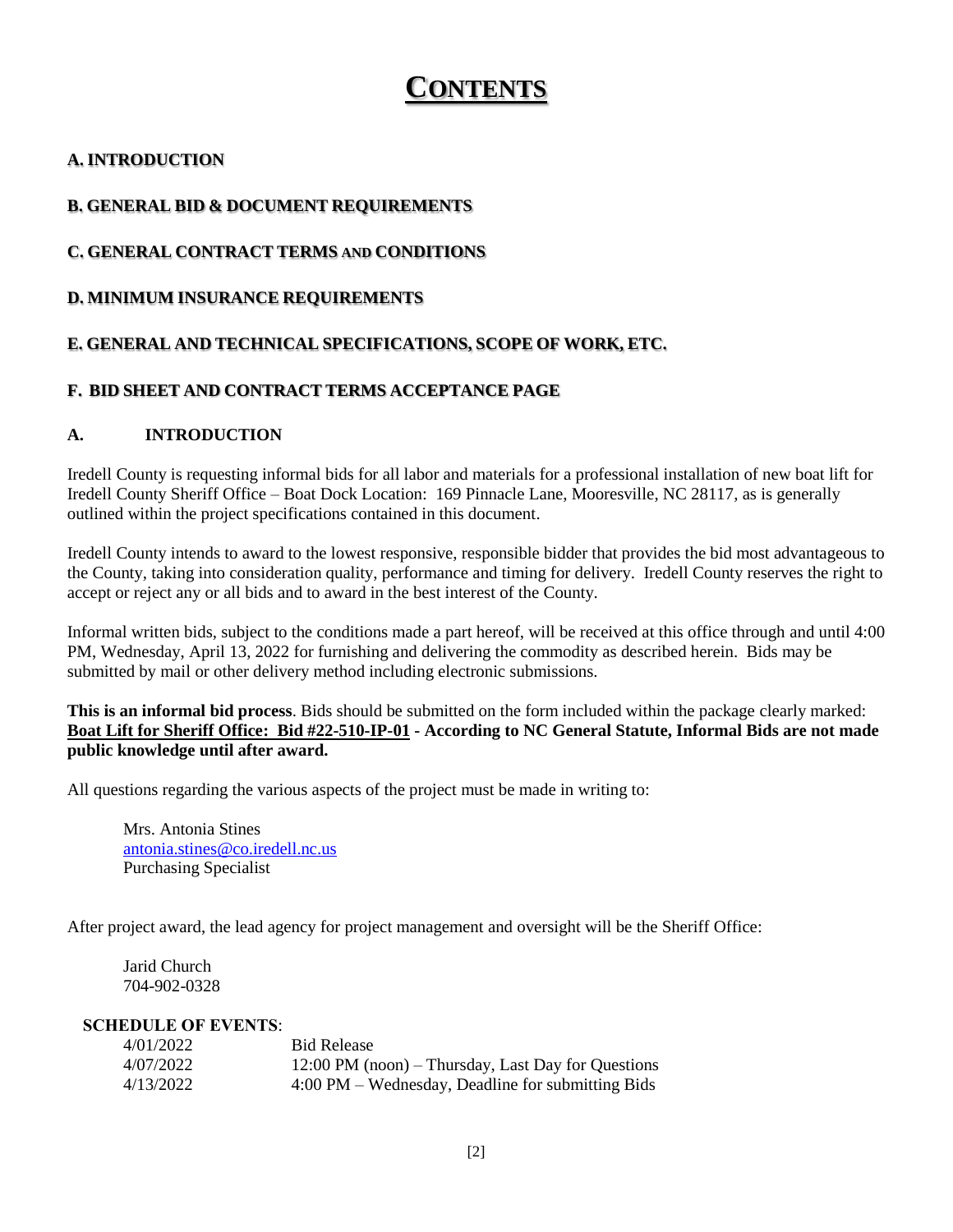## **B. GENERAL BID & DOCUMENT REQUIREMENTS**

All bidders submitting bids in relation to this request should familiarize themselves with the following general bid terms and conditions. Bidders not in compliance with these documents subject their bid proposals to rejection. Bid proposals must be submitted complete with all required signed documents, final pricing, signature pages, etc., at the time of submission. Iredell County reserves the right to request required information or clarification after bid opening, however the lack thereof may subject a bid to rejection.

It is the responsibility of all respondents to contact Iredell County prior to submitting a response to the RFB to ascertain if any addenda have been issued, and to obtain any and all addenda, execute them, and return addenda with their response to the RFB.

- 1. The bidder and/or bidders to whom the contract is awarded must comply with all aspects of this bidding process, which are designed to meet the requirements of North Carolina G.S. 143-128, 129 & 131, as amended and as appropriate, which govern bidding procedures for government construction projects in North Carolina.
- 2. Bids submitted in response to this request will be governed by N.C. General Statute, Iredell County Purchasing Ordinance and the general provisions outlined in this request.
- 3. Iredell County Government does not discriminate on the basis of race, color, sex, national origin, religion, age, or disability. Any contractors or vendors who provide services, programs or goods for Iredell County are expected to fully comply with the County's non-discrimination policy.
- 4. Iredell County reserves the right to accept or reject any or all bids, evaluate all bids, especially where there is a wide range in specifications, and make an award in the best interest of the County. Iredell County reserves the right to take exception to or waive any item in the bid.
- 5. **BID AND CONTRACT: Please Read Carefully:** Signed Proposals submitted in response to this Request for Bids will be evidence of acceptance of Iredell County's terms and conditions, including here by reference Iredell County's Purchase Order Terms and Conditions, and, combined with the terms and conditions set forth in this request for bid, make up the entirety of the contract to which Iredell County will be bound and will supersede, override and take precedence over any and all counter proposed terms and conditions presented in proposals and subsequent contracts. Bid proposals offered to the County contingent upon the County's acceptance of any counter-terms and conditions must clearly and obviously state that an exception is being taken and what that exception is. Such proposals *may* be considered during the bid review process but will remain subject to rejection at the sole discretion of Iredell County in favor of any bid containing conditions more favorable to the County. Iredell County accepts no counter terms/conditions unless specifically agreed upon in writing by both parties prior to contract award. **Regardless**, proposals taking total exception to Iredell County's terms and conditions and this bid document will be considered nonresponsive to this bid request and rejected as such. Iredell County reserves the right to accept or reject any or all bid proposals and will exercise that right when reviewing proposals containing any counter-proposed terms and conditions not favorable to the County.
- 6. **Bid Submissions, Bid Evaluation and Contract Award**: Bidders should be careful to submit a complete bid proposal. Bids will be evaluated based on a combination of criteria, with price being only one. When appropriate, product specifications will be used to evaluate product offered, installation, services, etc. All informal contracts for construction or repair work shall be awarded to the lowest responsible, responsive bidder, taking into consideration quality, performance, and the time specified in the bid for the performance of the contract. In making a determination of responsibility, Iredell County may use criteria such as: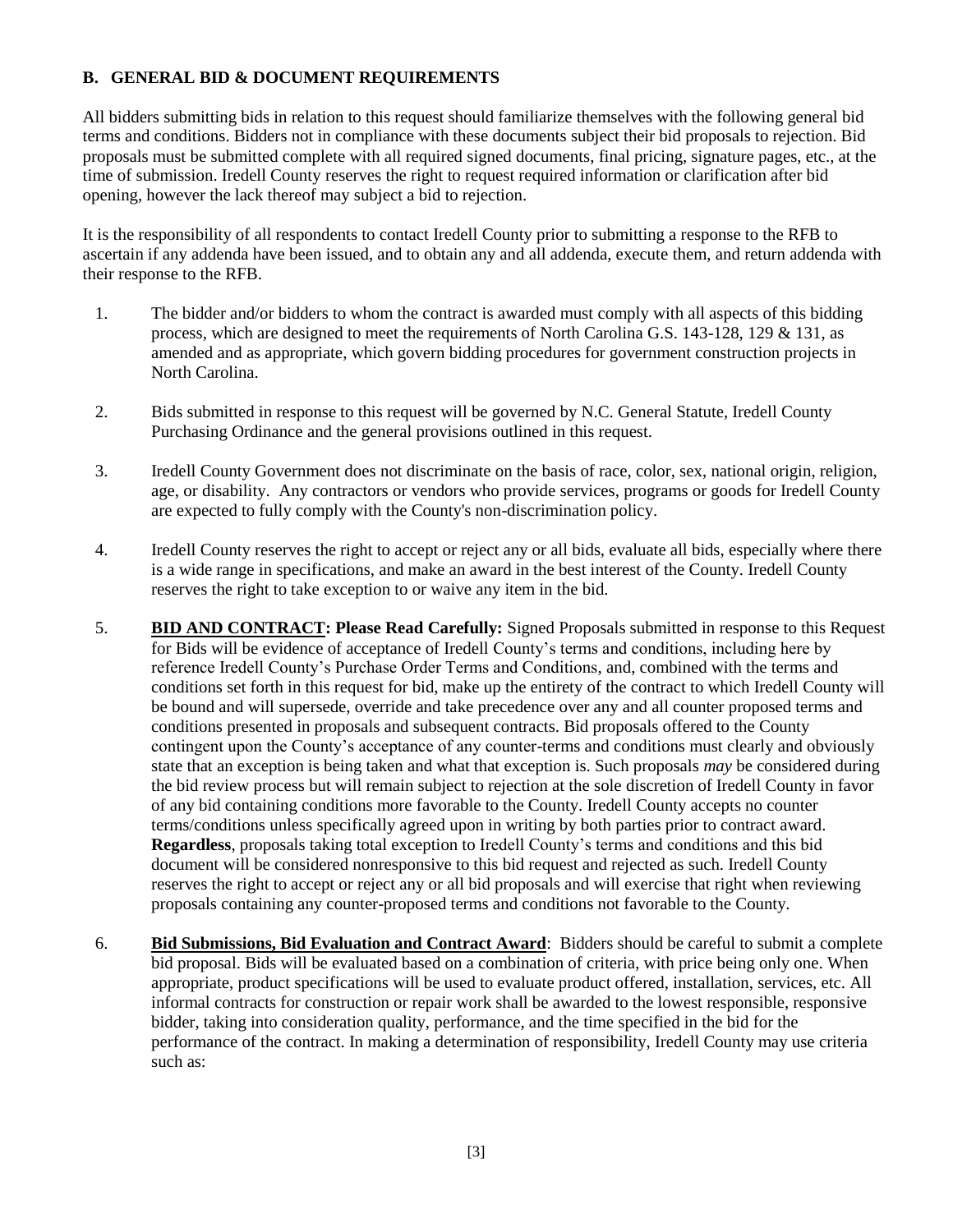- **Compliance with bid package requirement**
- **Contractor's qualifications**
- **References**
- **Financial ability**
- **Insurance coverage**
- **Etc.**
- 7. All bids must be accompanied by the vendor's proposed start and completion schedule or timeline and other pertinent project data.
- 8. OMISSIONS: Omission in this bid solicitation or technical specification of any provision herein described shall not be construed as to relieve the Contractor of any responsibility or obligation normally requisite to the complete and satisfactory delivery, installation, construction or satisfactory completion of this project.
- 9. All bid proposals must be written and submitted in the format prescribed by these documents, using the forms included. All bid proposals must be signed by an individual authorized to bind the contractor to a contract prior to submission. **Proposals Packages should include or cover the following elements:**
	- 1. Cover Letter or Cover Sheet identifying Contractor
	- 2. Signed Bid Proposal and Terms Acceptance Sheet broken down according to Technical Specifications below
	- 3. Statement including time from award notification to completion
	- 4. General Product Specifications Sheets (when appropriate)
	- 5. List of references for jobs of similar size, scope and specification.
- 10. Bid Proposal Sheets should clearly present the following information:
	- a. Project Name: **Boat Lift – Sheriff Office: Bid #22-510-IP-01**

b. Delivery Schedule: Show Number of days or weeks following receipt of approved purchase order and approved submittals. \*Delivery and installation period will be a consideration for award.

c. **Proposal must be signed by an individual authorized by the contractor to bind the company to a contract and must clearly show the individual's title, company name and date.**

d. General Contractor number (when applicable)

## 11. **DELIVERY OF BIDS**:

#### \*\*\***Scanned bids may be sent electronically and WILL BE accepted** by email at [antonia.stines@co.iredell.nc.us](mailto:antonia.stines@co.iredell.nc.us)

To be considered, bid proposals must be signed and complete, in  $8-1/2 \times 11$  inch format. If hand delivered or sent by overnight courier, they should be stapled once, **and** include one (1) original and one (1) copy of the originally signed and complete bid proposal in the same format.

#### MAILING INSTRUCTIONS:

US POSTAL SERVICE: Address bid envelope as shown below and mail in time to reach Purchasing Specialist by deadline. Enclose the fully executed original bid document in the mailing envelope. Address envelope as shown below.

UPS, FEDEX, DHL or other carrier: Place the bid inside the carrier's envelope and address as below. HAND DELIVERY OR COURIER: Bids, addressed with either of the provided addresses, may be handdelivered directly to the Purchasing Division no later than 4:00 PM on the due date for bids. Arrive with plenty of time to have your bid stamped in before deadline.

In all cases and regardless of delivery method, delivery of bids to the Purchasing Specialist by the specified due date and time are the sole responsibility of the bidder. Bids not in the hands of the Purchasing Specialist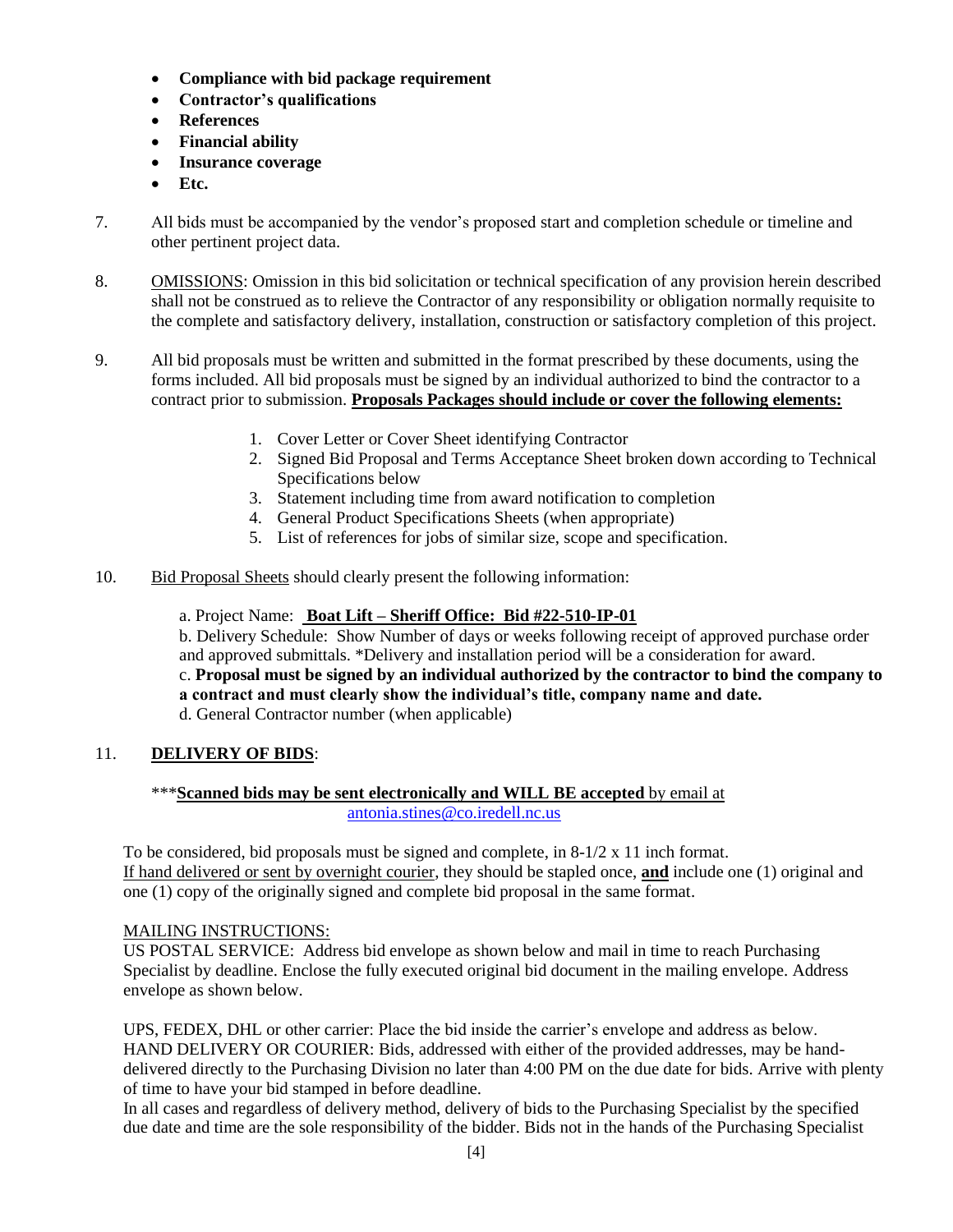prior to the expiration date and time, regardless of reason, **will be rejected**.

| <b>DELIVERED BY US POSTAL SERVICE</b>   | DELIVERED BY ANY OTHER MEANS              |
|-----------------------------------------|-------------------------------------------|
| BID# 22-510-IP-01 -Boat Lift - Sheriff  | $BID# 22-510-IP-01 - Boat Lift - Sheriff$ |
| <b>Office</b>                           | <b>Office</b>                             |
| <b>Iredell County</b>                   | <b>Iredell County</b>                     |
| <b>Attn: Antonia Stines, Purchasing</b> | <b>Attn: Antonia Stines, Purchasing</b>   |
| <b>Specialist</b>                       | <b>Specialist</b>                         |
| P. O. Box 788                           | <b>200 South Center Street</b>            |
| <b>Statesville, NC 28687</b>            | <b>Statesville, NC 28677</b>              |

Bid Packages will be accepted up to the day and time of bid deadline, which is scheduled for **4:00 PM Wednesday, April 13, 2022.** By NC General Statute, Informal bids are not public knowledge until after award.

## PROMPT DELIVERY OF BIDS TO PURCHASING SPECIALIST IS THE SOLE RESPONSIBILITY OF THE BIDDER. BIDS RECEIVED AFTER THE BID DEADLINE, REGARDLESS OF REASON, WILL NOT BE CONSIDERED.

- 12. Mailed bids or bids sent by any delivery service in that service's envelope must be included in a separate envelope clearly marked as above and placed inside the mailing envelope.
- 13. Iredell County shall not be held responsible for nor will it pay any costs or expense associated with the preparation or submission of a bid proposal submitted in response to this solicitation, such expenses and costs being the sole responsibility of the bidder. Nothing in this solicitation or any response submitted pursuant to shall obligate Iredell County to award a contract to a bidder.
- 14. In case of default of an awarded contractor, Iredell County may procure the articles and/or services from other sources and may hold the defaulting contractor responsible for any excess cost occasioned thereby.
- 15. PAYMENT: **Unless other arrangements are made between Iredell County and the Contractor,** in lieu of bid and performance bonds, **full payment will be made by check within thirty-days after project completion and final inspection and notification of acceptance is given to the Purchasing Agent & Contracts Manager by the County's Project Manager.** Once proof of acceptance is received, the Iredell County Purchasing & Contracts Manager or other authorized County staff will code, sign and process an original invoice for payment. No payment will be made until contractor completes all delivery, construction, installation or other provisions or responsibilities as agreed upon prior to project start and corrected any deficiencies found.
- 16. It is Iredell County policy to offer open and fair bid opportunities to all qualified contractors who are interested in participating in bids for Iredell County projects and to encourage and assist small or minorityowned businesses who might not otherwise be able to participate in our projects. Therefore, Iredell County may approve a prepayment of a percentage of project cost, never to exceed 30%, to facilitate the purchase and placement of project materials and to stage equipment and personnel at the site. To qualify, a contractor must include a request for prepayment with their bid providing adequate basis and justification for pre-payment. Iredell County will review the request and make a determination as to approval and amount. Prepayments are made at the sole discretion of the County and no bid should be submitted contingent on prepayment. If pre-approved, payment will be made after an invoice has been submitted to the County's Project Manager assigned to this project.
- 17. TAXES: It is Iredell County policy that no contract will be awarded to a contractor or vendor that is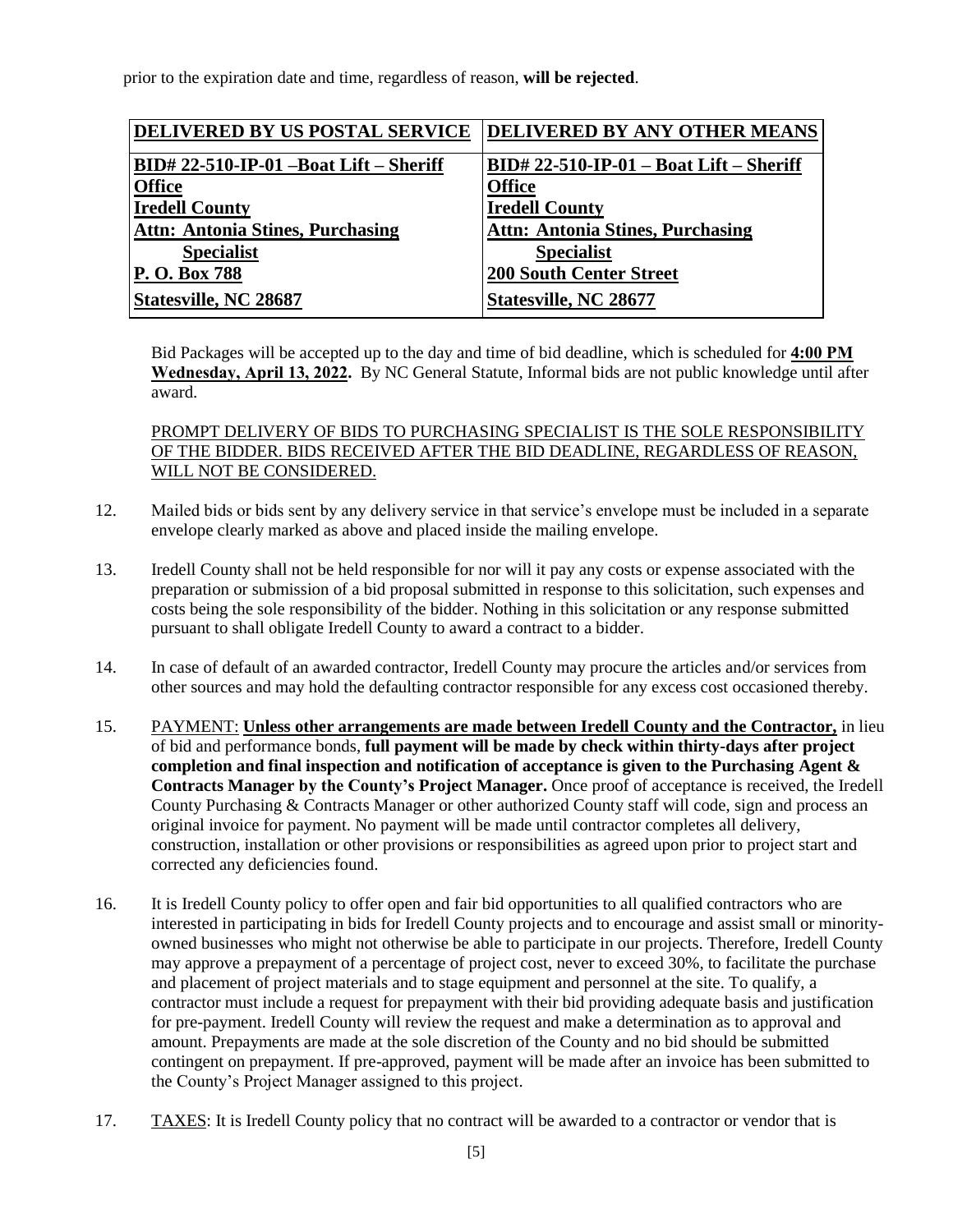delinquent in paying Iredell County property taxes. In the event the lowest, responsive bidder is found delinquent, Iredell County reserves the right to a) reject said Contractor's bid as not responsible, (b) withhold award until taxes are paid in full, (c) withhold unpaid property taxes from all amounts payable from the resulting contract or (d) take any other actions deemed necessary by the County. Regardless, project award and start will not be postponed to accommodate delinquent contractor.

- 18. Iredell County requires that all contractors performing work on County property maintain minimum insurance coverage as outlined in **Minimum Insurance Requirements & Risk Control** below. Acceptance of Iredell County's insurance and risk requirements *is a requisite* for award. Do not make changes to or take exception to these insurance and risk requirements. Bids offered contingent on any change or exception taken to this requirement will be deemed both non-responsive to this bid solicitation's requirements and specifications and not responsible. Such offers will be rejected.
- 19. **Terms & Conditions Acceptance:** By submitting a signed proposal in response to this solicitation, the individual is verifying that he/she is a duly authorized representative of the company and is able to legally bind the company to this agreement. Signature also denotes agreement that the terms and conditions of this bid shall override all other terms and conditions, regardless of form or delivery.

## **C. GENERAL CONTRACT TERMS AND CONDITIONS**

- 1. DEFAULT**:** In case of default by the awarded contractor, Iredell County may procure the articles or services from other sources and hold the bidder responsible for any excess cost occasioned thereby. In addition, in the event of default by the contractor under this contract, Iredell County may immediately terminate for cause all existing contracts between Iredell County and the vendor and de-bar the vendor from doing future business with the County. These in addition to any and all remedies provided by law.
- 2. SITUS: The place of this contract, its situs and forum, shall be North Carolina, where all matters, whether sounding in contract or tort, relating to its validity, construction, interpretation and enforcement shall be determined.
- 3. GOVERNING LAWS: This contract is made under and shall be governed and construed in accordance with the laws of the State of North Carolina.
- 4. PERMITS & INSPECTIONS: All Permits required by governing authorities shall be secured by contractor or contractor's agent. Proof of approved inspections for all required Permits relative to the Work shall be included with application for Final Payment.
- 5. PAYMENT TERMS: Payment terms are Net, not earlier nor later than, 30 days after receipt of correct invoice or acceptance of goods, whichever is later. Iredell County is responsible for all payments to the contractor under the contract.
- 6. AFFIRMATIVE ACTION: The contractor will take affirmative action in complying with all Federal and State requirements concerning fair employment and employment of people with disabilities, and concerning the treatment of all employees without regard to discrimination by reason of race, color, religion, sex, national origin or disability.
- 7. CONDITION AND PACKAGING: Unless otherwise provided by special terms and conditions or specifications, it is understood and agreed that any item offered or shipped pursuant to this project has not been sold or used for any purpose and shall be in new condition. All containers and packaging shall be suitable for handling, storage or shipment.
- 8. PATENT: The contractor shall hold and save Iredell County, its officers, agents and employees, harmless from liability of any kind, including costs and expenses, on account of any copyrighted material, patented or unpatented invention, articles, device or appliance manufactured or used in the performance of this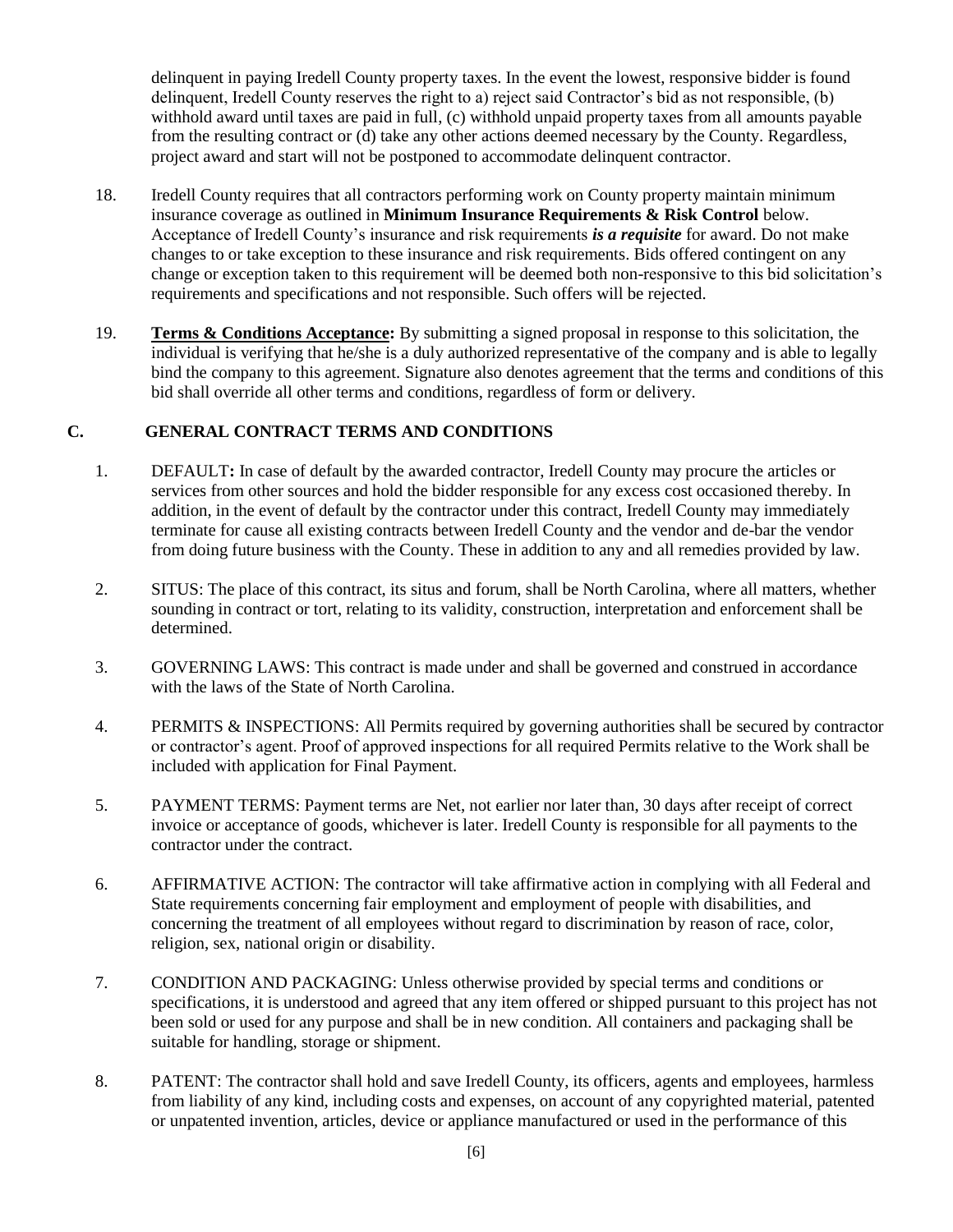contract, including use by the government.

- 9. ADVERTISING: Contractor agrees not to use the results of this RFB or any resulting contract or the name of Iredell County as part of any commercial advertising.
- 10. ASSIGNMENT: No assignment of the contractor's obligations or the contractor's right to receive payment hereunder shall be permitted. However, upon written request approved by the issuing purchasing authority and solely as a convenience to the contractor, Iredell County may:

a. Forward the contractor's payment check directly to any person or entity designated by the contractor, and

b. Include any person or entity designated by contractor as a joint payee on the contractor's payment check. In no event shall such approval and action obligate Iredell County to anyone other than the contractor and the contractor shall remain responsible for fulfillment of all contract obligations.

- 11. GENERAL INDEMNITY: The contractor shall hold and save Iredell County, its officers, agents, and employees, harmless from liability of any kind, including all claims and losses accruing or resulting to any other person, firm, or corporation furnishing or supplying work, services, materials, or supplies in connection with the a firm, or corporation that may be injured or damaged by the contractor in the performance of this contract and that are attributable to the negligence or intentionally tortious acts of the contractor provided that the contractor is notified in writing within 30 days that Iredell County has knowledge of such claims. The contractor represents and warrants that it shall make no claim of any kind or nature against Iredell County's agents who are involved in the delivery or processing of contractor goods to Iredell County. The representation and warranty in the preceding sentence shall survive the termination or expiration of this contract.
- 12. E-VERIFY: E-Verify is the federal E-Verify program operated by the United States Department of Homeland Security used to verify the work authorization of newly hired employees pursuant to federal law. Article 2, Chapter 64 of the North Carolina General Statutes requires that all employers doing business in the state of North Carolina, who employ 25 or more employees in this State, use E-verify to verify the work status of newly hired employees. Additionally, North Carolina General Statute 153A-449 states that "Contractors Must Use E-Verify. - No county may enter into a contract unless the contractor and the contractor's subcontractors comply with the requirements of Article 2 of Chapter 64 of the General Statutes."

Therefore, as a condition of payment under this contract, the seller or vendor agrees to and must comply with Article 2 of chapter 64, as well as take measures to ensure that any subcontractor performing work for the Vendor under this contract complies with the provisions of this statute. By submitting a signed offer in response to this solicitation, seller or Vendor verifies compliance with the requirements of Article 2 of Chapter 64 of the North Carolina General Statutes. Upon request of the Iredell County, Vendor shall verify, by affidavit, compliance of the terms of this section.

The seller and/or vendor acknowledges that payment by the County is conditioned upon the vendor's, or its subcontractor's, compliance with Article 2 of Chapter 64. Failure to comply may render any contract with the County void and unenforceable.

13. **IRAN Divestment Act** (N.C.G.S. 147 Article 6E) prohibits state agencies and local governments from entering into contracts with entities that the North Carolina State Treasurer has determined are engaged in certain investment activities in the Iranian energy sector.

The Article requires the State Treasurer's Office to publish a list of entities it has identified as investing in the Iranian energy sector and update the list every 180 days. This list can be found at [https://www.nctreasurer.com/inside-the-department/OpenGovernment/Pages/Iran-Divestment-Act-](https://www.nctreasurer.com/inside-the-department/OpenGovernment/Pages/Iran-Divestment-Act-Resources.aspx)[Resources.aspx.](https://www.nctreasurer.com/inside-the-department/OpenGovernment/Pages/Iran-Divestment-Act-Resources.aspx) An entity identified on the Treasurer's list (called the "Final Divestment List") is prohibited from contracting with state agencies and local governments. In addition, all entities contracting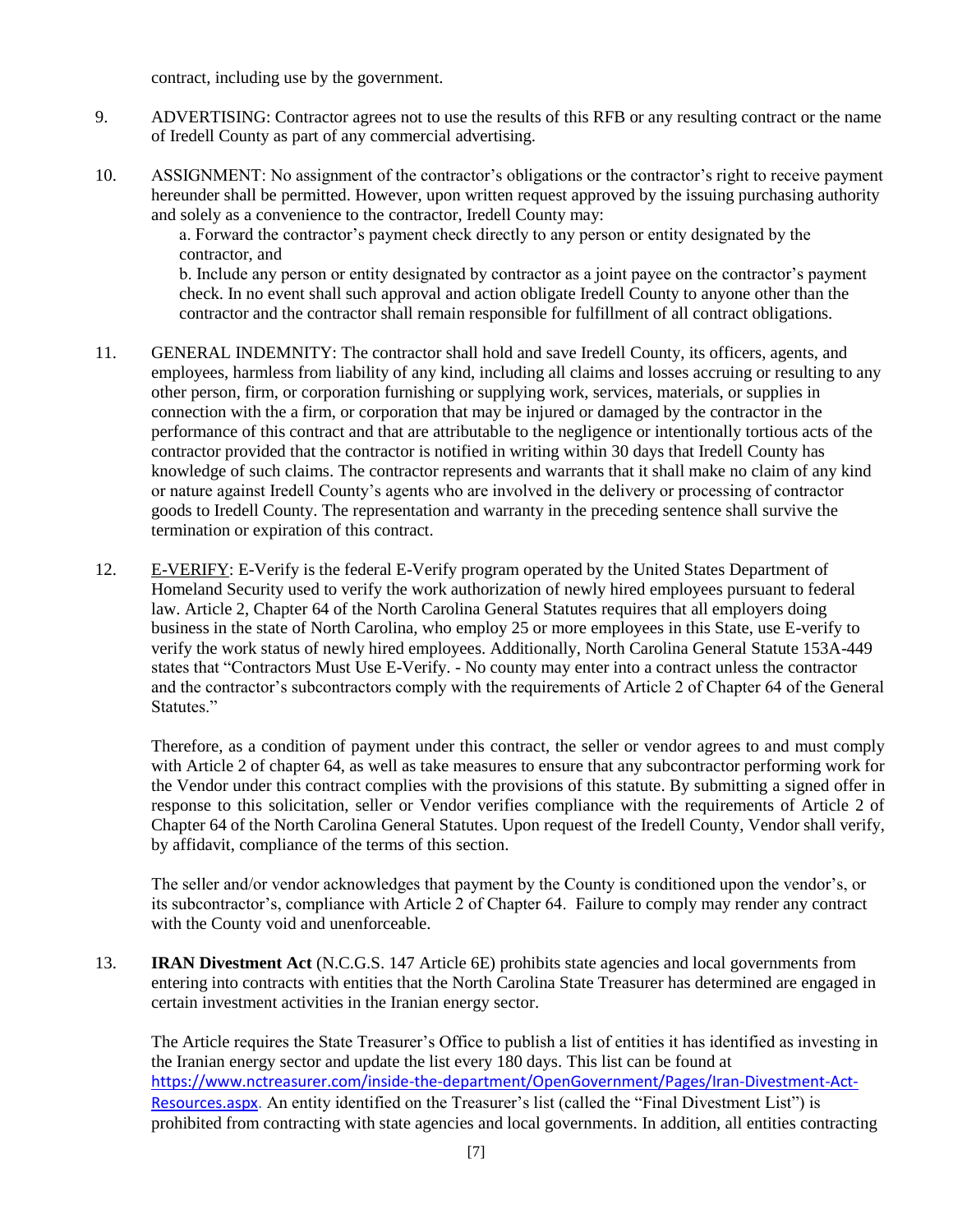with the State and local governments are prohibited from subcontracting with any entity included on the Final Divestment List. Contracts entered into with an entity included on the Final Divestment List are rendered void by operation of the statute.

Submission of a signed Bid in response to this solicitation indicates contractor's understanding of the requirements of this act and will serve as certification by the individual signing that the entity is not included on the Final Divestment List and they are prohibited from subcontracting with any entity included on the Final Divestment List. Any contract entered into with an entity included on the Final Divestment List is void and government entities in North Carolina are not authorized to issue payment for such a contract.

14. **Divestment From Companies Boycotting Israel Act** (NC G.S. 147, Article 6G) prohibits state agencies and local governments from entering into contracts costing over \$1,000.00 with any entity that the North Carolina State Treasurer has determined boycotts or is involved in a boycott of Israel.

The Article requires the State Treasurer's Office to publish a list of entities it has determined boycotts or is involved in a boycott of Israel and update the list at least annually. An entity identified on the Treasurer's list (called the "Final Divestment List") is prohibited from contracting with state agencies and local governments. Contracts entered into with an entity included on the Final Divestment List are rendered void by operation of the statute.

15. TERMINATION: Iredell County may terminate this contract for cause if the contractor fails to perform according to the contract provisions or original offer or for convenience when there has been a change in program requirements or inadequate funding.

## **D. MINIMUM INSURANCE REQUIREMENTS: AWARDED BIDDER MUST SUBMIT PRIOR TO START OF PROJECT**

Iredell County requires that all contractors performing site preparation, paving, installation, construction, repairs or renovations on County property shall provide insurance certificates to the County naming Iredell County as secondary insured. The contractor shall procure, maintain and provide proof of insurance coverage for injuries to persons and/or property damage as may arise from, or in conjunction with, the work performed on behalf of the county by the contractor, his agents, representatives, employees or subcontractors. Proof of coverage as contained herein shall be submitted **prior to the commencement of work** and the contractor shall maintain such coverage for the duration of the contract period.

Minimum Insurance Coverage Limits:

- General Liability: \$2,000,000 combined single limits, \$1,000,000 annual aggregate (\$1,000,000 products and completed operations aggregate)
- Automobile Liability: \$1,000,000 combined single limits, \$1,000,000 annual aggregate. Workers Compensation: **Workers Compensation is required by all contractors or subcontractors regardless of the number of employees.**
- Builders Risk: Contractor to decide amount of coverage needed for the project materials.

The contractor's insurance shall be primary over any applicable insurance or self-insurance maintained by the County.

The contractor shall provide 30 days written notice to the County before any cancellation, suspension, or void of coverage in whole or part, where such provision is reasonable.

All coverage for subcontractors of the contractor shall be subject to all of the requirements stated herein.

Failure to comply with any reporting provisions of the policy(s) shall not affect coverage provided the County, it officers/officials, agents, employees and volunteers.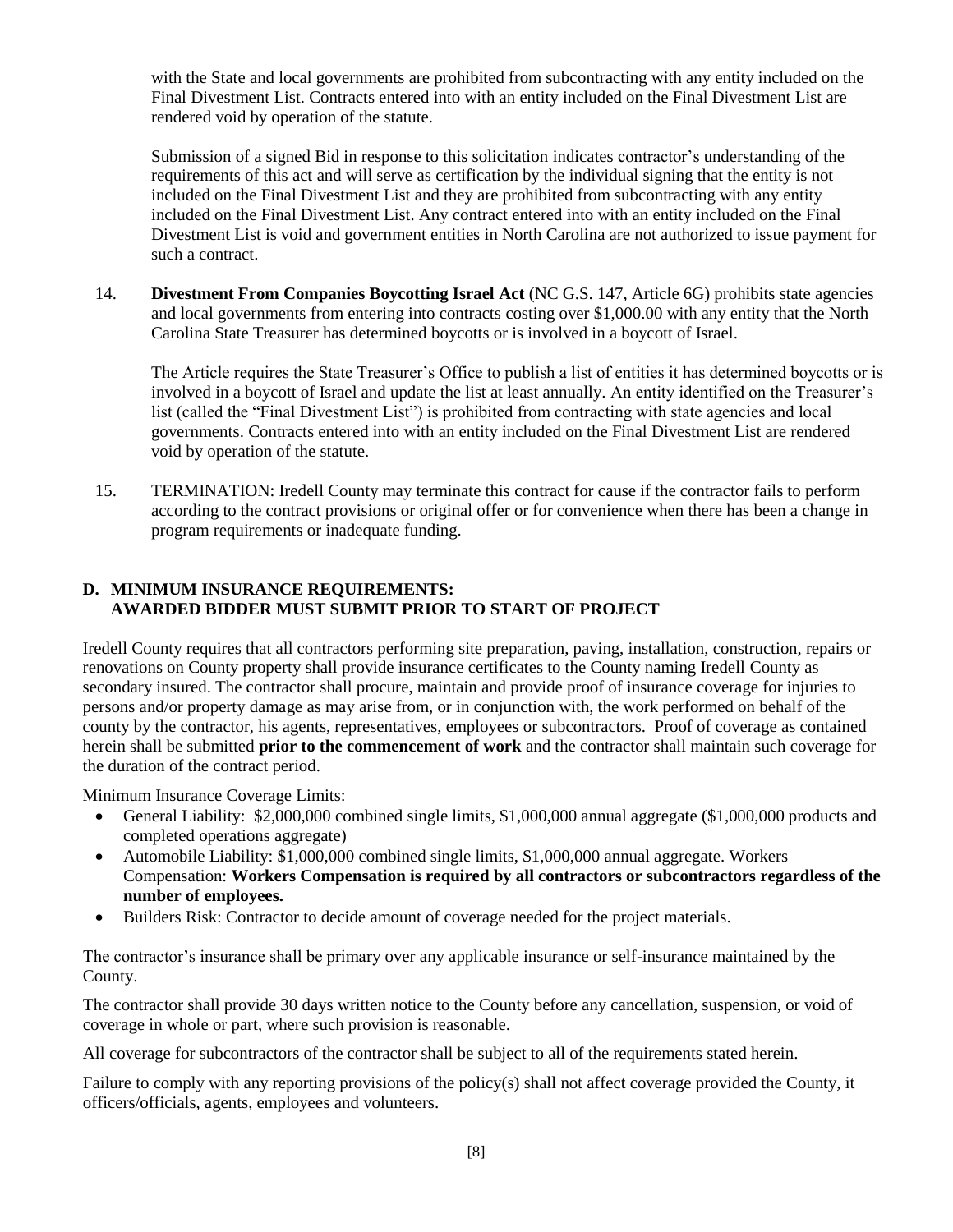The insurer shall agree to waive all rights of subrogation against the County, its officers/officials, agents, employees or volunteers for any act, omission or condition of premises which the parties may be held liable by reason of negligence.

The contractor shall furnish the County certificates of insurance including endorsements affecting coverage. The certificates are to be signed by a person authorized by the insurance company(s) to bind coverage on its behalf.

All insurance shall be placed with insurers licensed for business in North Carolina and maintaining an A.M. Best rating of no less than A-.

All insurance policies shall be in effect for the duration of the project and shall be written on an occurrence Basis. No claims-made policies will be accepted.

The Contractor shall indemnify and hold harmless the County of Iredell, its officers/officials, agents, employees and volunteers from and against all claims, damages, losses and expenses including attorney's fees arising out of or resulting from the performance of the work, provided that any such claim, damage, loss or expense (1) is attributable to bodily injury, sickness, disease, or death, or to injury to or destruction of tangible property (other than work itself) including the loss of use resulting therefrom, and (2) is caused in whole or part by any negligent act or omission of the Contractor, any subcontractor, anyone directly or indirectly employed by any of them or anyone for whose acts any of them may be liable, regardless of whether or not it is caused in part by a party indemnified hereunder.

## **RISK CONTROL**

The Contractor shall be required to comply with all federal, state, and local laws, regulations, and industry standard, or practices regarding safety of employees, the general public, and protection of physical property.

All subcontractors shall be subject to the same requirements.

The Contractor shall be responsible for self-inspection, as well as the inspection of all subcontractors to ensure compliance.

Any inspection of the operations of the Contractor or any subcontractor by the County or by any agent, employee or official of the County shall be done so to ensure compliance to the contract only. No inspection should be construed as a warranty of the operations of contractors and subcontractors.

The Contractor shall be solely responsible for the inspection and compliance of all operations.

The County maintains the right to require the Contractor to take corrective action regarding any hazard or potential hazard identified either by the Contractor or the County.

Failure to comply with these requirements or take any necessary corrective action may constitute reason for cancellation of the contract.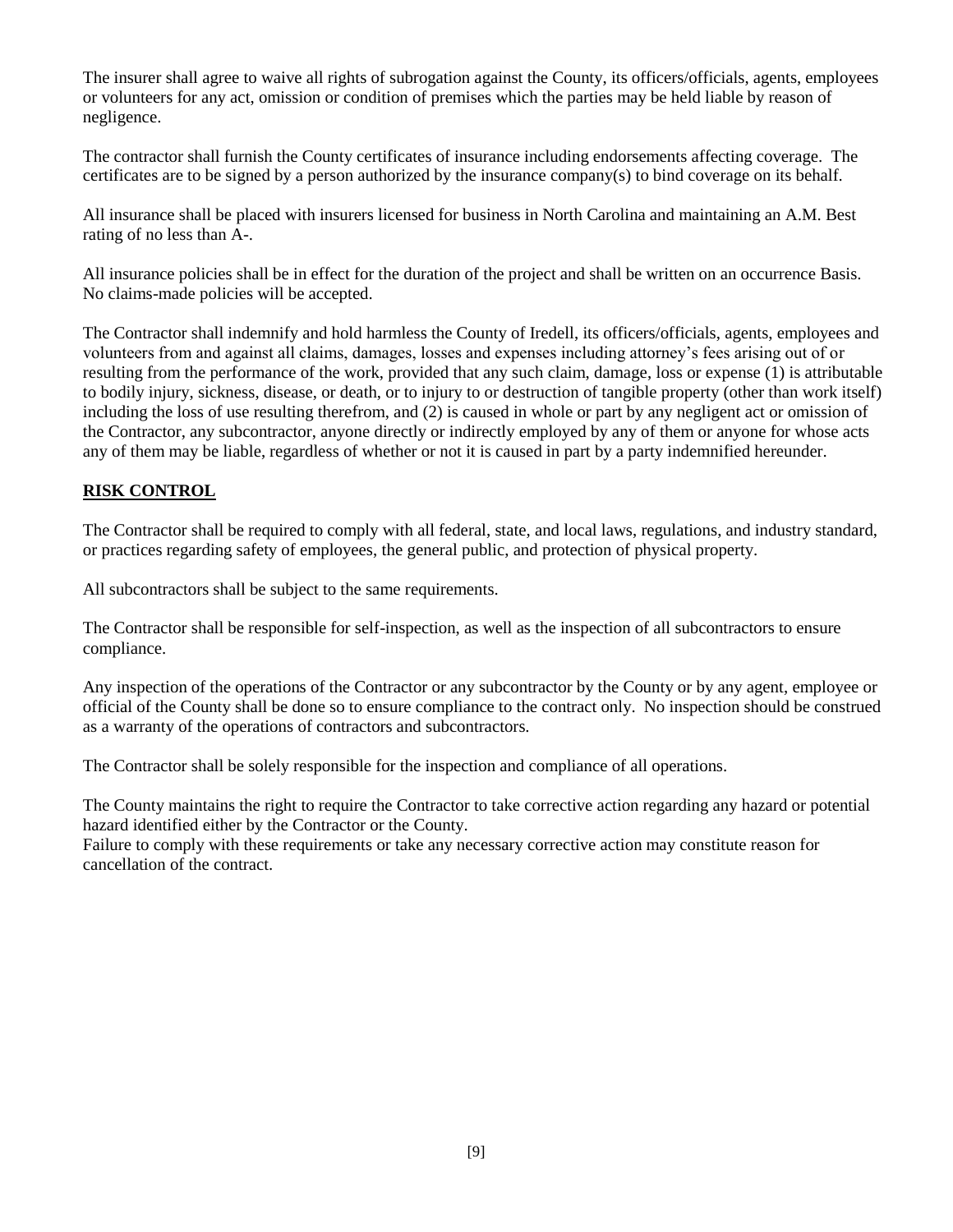## **E. GENERAL AND TECHNICAL SPECIFICATIONS, SCOPE OF WORK, ETC., for**

The following specification has been developed and determined to fulfill the minimum requirements for this purchase. In adopting this configuration, Iredell County hopes to include a wide range of manufacturers and no specification is intended to specifically disqualify any particular manufacturer's equipment. However, it is this standard by which all proposed equipment will be evaluated. Therefore, it is the vendor's sole responsibility to ensure the bid includes data to clearly support that the products and offering meets or exceeds this standard in all aspects and, while the County reserves the right to request any additional information, it will not be the County's responsibility to request any supporting data and the apparent lack thereof could be a disqualifying factor.

Iredell County is requesting bids to provide labor, materials, equipment and supervision to deliver a "turn-key" installation of a new, electric, floating boat lift as outlined in this bid package for this project. The contractor will provide all relevant materials, hardware and instruction for the install and use of the project. Submitted bids are not to include components that are proprietary to the vendor.

The contractor will provide documentation of all hardware, component placement and wiring in the form of a detailed quote and have drawings with the bid to show configuration and process to the completion for the installation. The total cost of the project must be placed on the bid price line under Section F – Bid Sheet & Contract Terms Acceptance Form.

All work must be coordinated with Iredell County Sheriff's Office, Jarid Church to insure access to the site during normal operating hours.

It is the responsibility that contractors/subcontractors provide a clean and safe working area insuring safety of their personnel, the public, and staff, as well as comply with any Federal or North Carolina permitting or compliance requirements and procedures. The Contractor shall adequately and fully protect all parts of the project work against damages until all aspects of the project have been completed. Damages are to be quickly reported and shall be promptly repaired by the Contractor at no additional expense to Iredell County.

#### **BOAT SPECS**

#### **27 Walk Around Cabin**

Length Overall: 32.5' Beam: 10' Operational weight: ~12,000 lbs

#### **Slip Characteristics**

Width:  $14'$  slip  $(13'$  7" clear) Length: 32"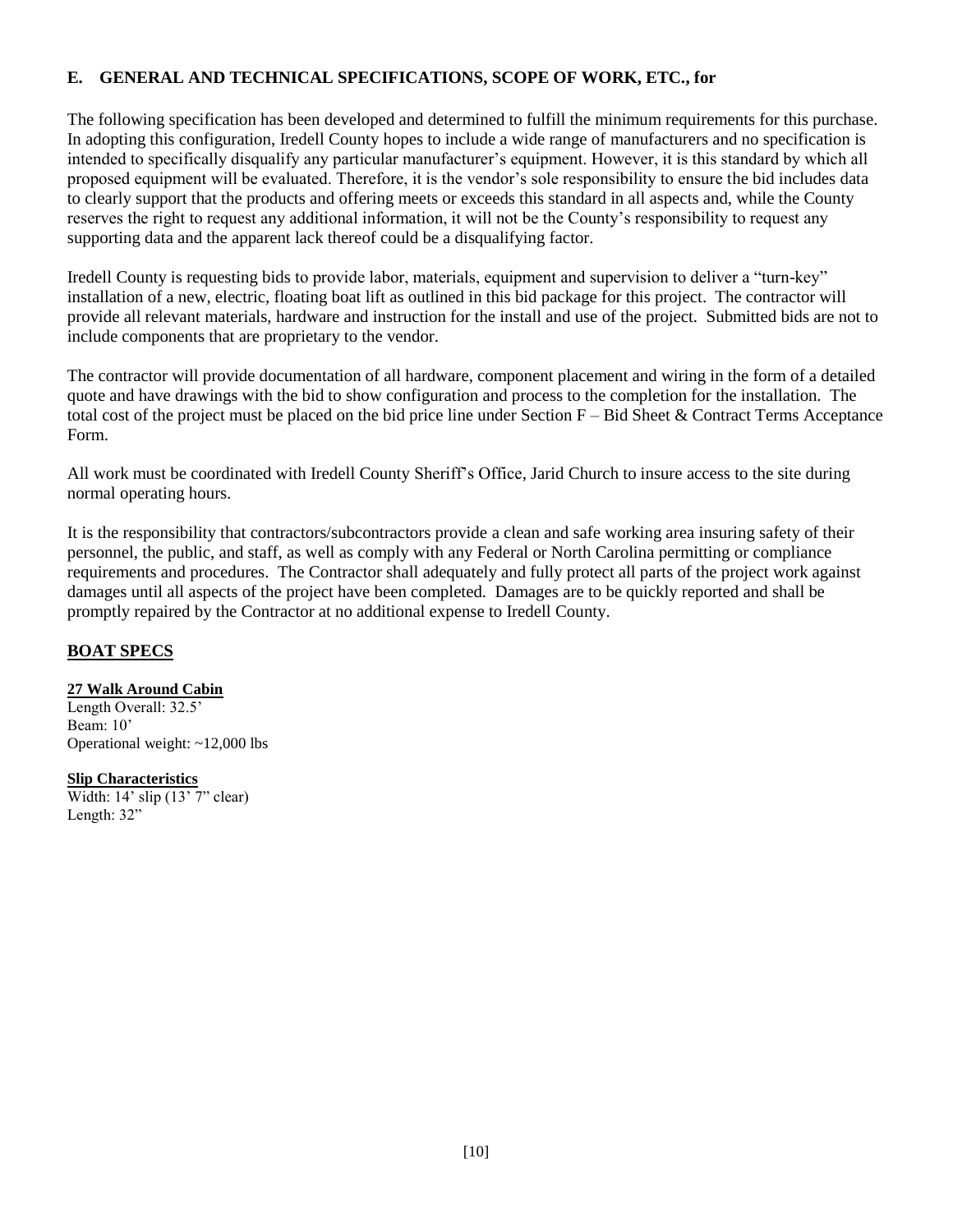## **CHECK OFF AND INCLUDE WITH SUBMITTED BID**

For each requirement that follows, please check off as it relates to your equipment meeting specification. All boxes not checked off will require qualification either beside or below the specification or on a separate page titled "Exceptions Taken". While any exception may be cause for rejection of a proposal, qualification of an exception allows review and consideration of the excepted specification. An unqualified exception may result in a proposal being disqualified from further review.

All warranty information as it relates to labor and equipment must be passed onto Iredell County.

## **Lift Specifications:**

- $\Box$  All steel above the waterline
- $\Box$  Polyethylene tanks
- $\Box$  4" frame channel with 3" adjustable expansion channel
- $\Box$  Heavy-duty 1/4" torsion bars
- $\Box$  5" high-density polypropylene square hole bushings
- $\Box$  Heavy-duty hull system
- $\Box$  Grade- 8 pivot hardware
- $\Box$  Structural grade dock brackets with molded bumper guards
- $\Box$  Two-piece stainless/polyethylene pitman bushings
- $\Box$  Padded step pitmans
- $\Box$  1' walk on each side
- $\Box$  Remote control capability
	- o In addition to original remote add cost for (3) extra/spare remotes
- $\Box$  Centering guide kit
- □ Brochure
- Detailed Ouote
- Installation Cost
- Detailed Warranty Packet
- In-Person Instruction